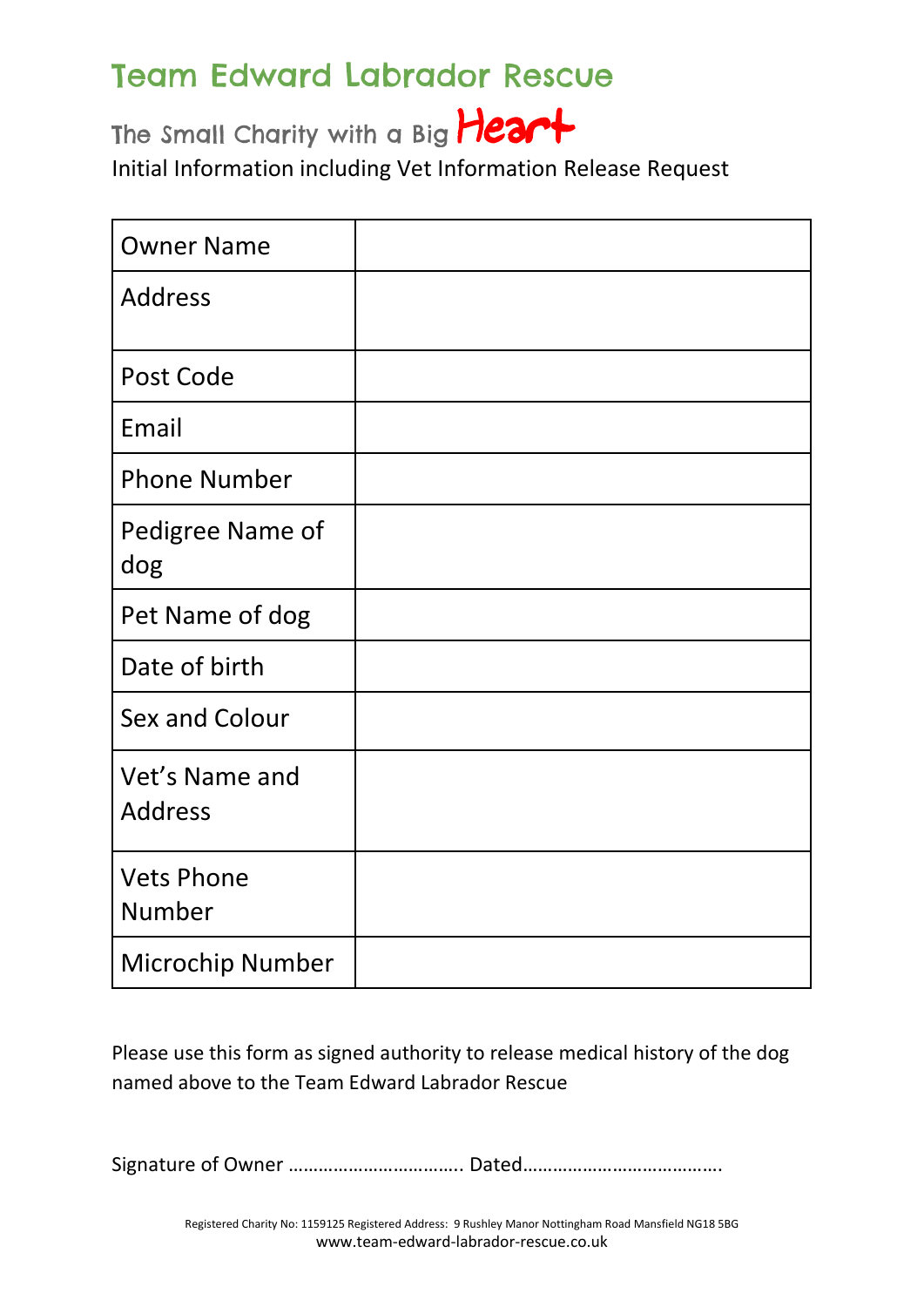## The Small Charity with a Big Heart

#### Dog Surrender Agreement

This agreement is made between Team Edward Labrador Rescue and….

| <b>Owners Full Name</b>                       |  |
|-----------------------------------------------|--|
| Address                                       |  |
| Post Code                                     |  |
| Email                                         |  |
| Phone Number                                  |  |
| Pedigree Name of dog                          |  |
| Pet Name of dog                               |  |
| Date of birth                                 |  |
| Sex and Colour                                |  |
| Microchip Number & Company<br>Registered with |  |

It is agreed in consideration of the undertaking given by Team Edward Labrador Rescue detailed below, the owner hereby:

**A** Releases into custody and ownership of the above named dog(s).

**B** Relinquishes to the rescue all or any claim to future custody and use of the dog(s)

**C** Acknowledges and accepts responsibility for any legal liability howsoever arising as owner of the dog(s) prior to the signature of this agreement by an authorised representative of Team Edward Labrador Rescue

In consideration of release of the dog(s) into its custody Team Edward Labrador Rescue hereby assumes ownership of the dog(s) and takes responsibility for:

**A** The care and welfare of the dog(s) including all appropriate veterinary treatment, vaccination, kennelling, insurance and payment of all expenses and fees incurred in respect thereof.

**B** All or any legal liability howsoever arising as owner of the dog(s) on or after signature of this agreement by the owner and an authorised representative of Team Edward Labrador Rescue.

Signature of Owner………………………………………………………………………………..Date…………………………………….

Signed on behalf of Team Edward Labrador

Rescue……………………………………………………………………………..

Date…………………………………Donation Received…………………………………………………………………………………….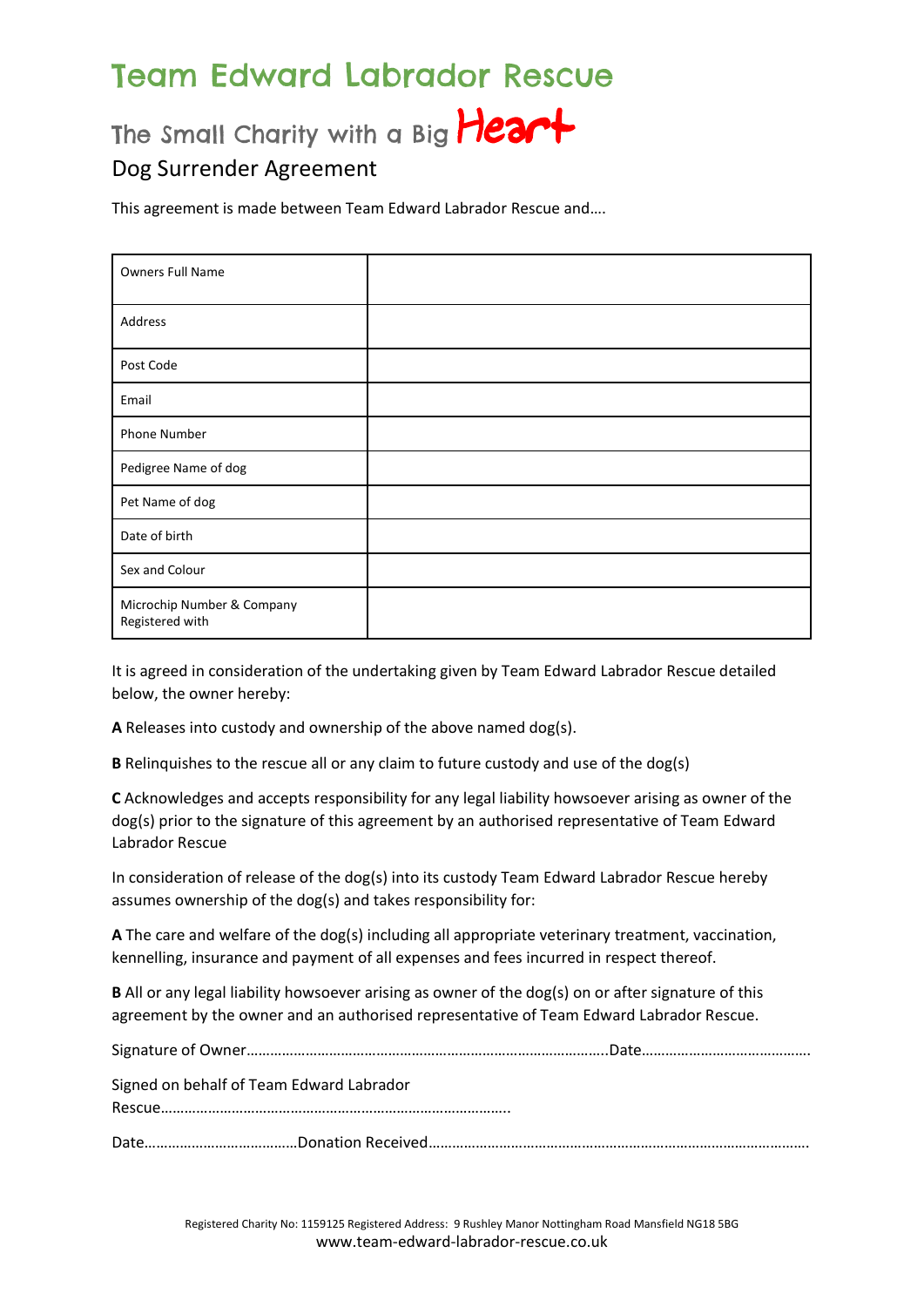### The Small Charity with a Big Heart Dog(s)Acceptance Questionnaire

Dog(s) Name…………………………………………………………………D.O.B…………………………………………………………..

| Is the dog(s) house trained                                        | Yes        | No           |
|--------------------------------------------------------------------|------------|--------------|
| Do they ever have an "accident"                                    | Yes        | No           |
| How do they let you know they want to go outside                   |            |              |
| Are vaccinations current and if so when are they due.              |            |              |
| Date of last worming                                               |            |              |
| Date of last flea/tick treatment                                   |            |              |
| Does the dog(s) travel well and where do the sit in the<br>vehicle | Yes        | No           |
| Is the dog(s) used to men and women                                | Men Yes/No | Women Yes/No |
| Is the dog(s) used to children                                     | Yes        | No           |
| If dog has lived with children please give ages of children        |            |              |
| Is the dog good around other dogs                                  | Yes        | No           |
| Has the dog(s) lived with other dogs                               | Yes        | No           |
| Can the dog be left alone, if so for how long if no why            |            |              |
| Has the dog ever been destructive, if yes please give details      |            |              |
| Can you remove the dogs feeding bowl                               | Yes        | No           |
| Can you remove toys from the dog                                   | Yes        | No           |
| Does the dog pull on the lead                                      | Yes        | No           |
| When off lead does the dog return when called                      | Yes        | No           |
| Has the dog lived with cats                                        | Yes        | No           |
| Is the dog crate trained                                           | Yes        | No           |

Registered Charity No: 1159125 Registered Address: 9 Rushley Manor Nottingham Road Mansfield NG18 5BG www.team-edward-labrador-rescue.co.uk